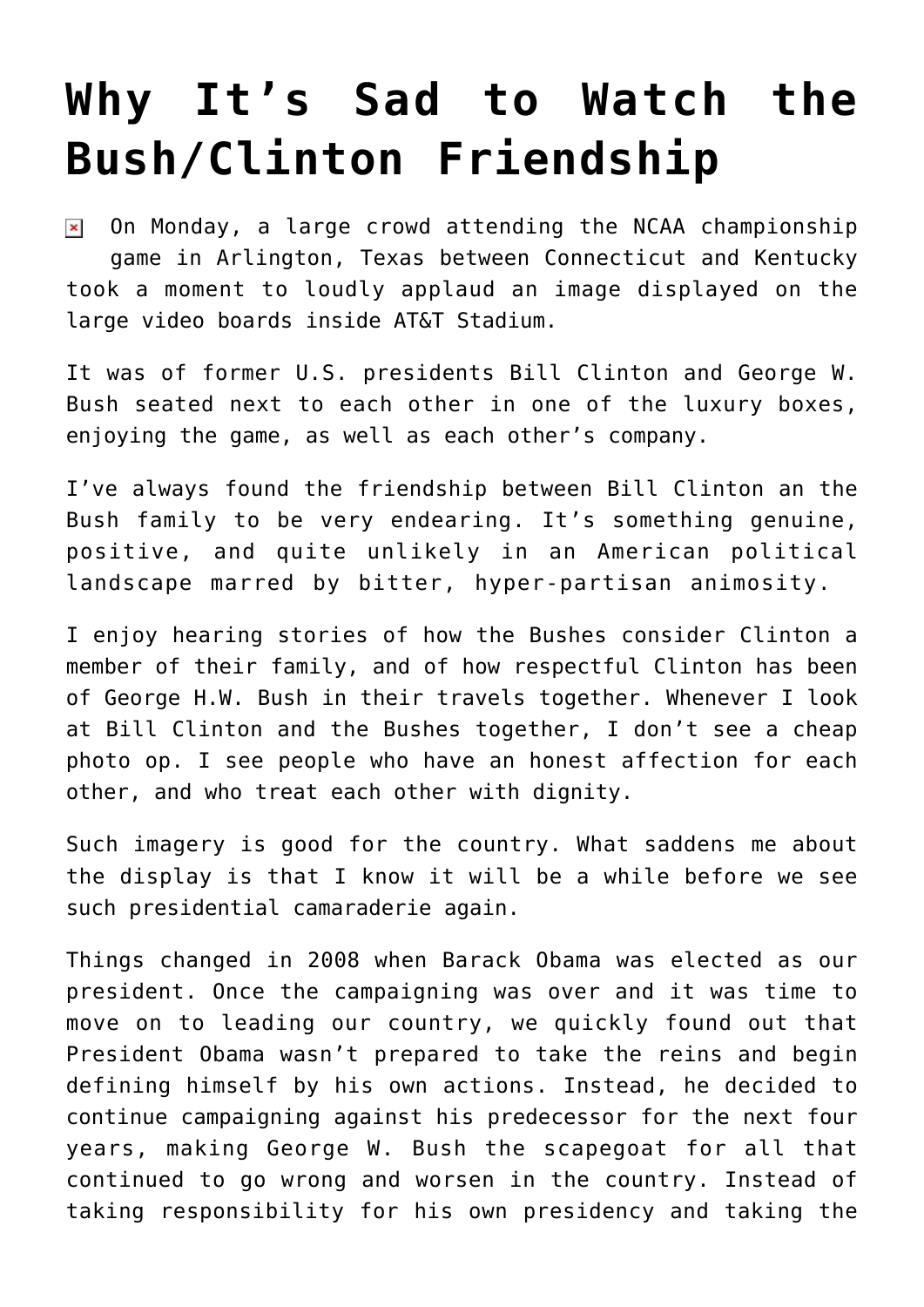licks for his own lack of success, Obama held tightly onto his bogeyman, cast himself as a helpless bystander, and successfully stacked his own failures onto the shoulders of the Bush legacy. The strategy went a long way toward winning him a second term in office.

To George W. Bush's immense credit, he's demonstrated a lot of discipline and personal character (far more than his political detractors will ever give him credit for) by remaining silent on the criticism. It's a true testament to the amount of respect he clearly has for the office of the presidency. I think anyone who has observed President Obama's demeanor over the past five years can rest assured that he won't extend the same courtesy, should a Republican take the White House in 2016.

In their rare public dealings, Bush has been pleasant with President Obama in front of the cameras, as we would all expect. I don't think anyone, however, could fathom how he could *personally* respect and befriend a man who has shown him such utter, unprecedented disregard.  $\pmb{\times}$ 

On a side note, I don't see Bill Clinton and President Obama sharing a bond of friendship either. Sure, they've been political allies in recent years because it's mutually beneficial and it helps their party, but the personal animosity between the Clintons and the Obamas is far from a secret in Washington. It of course stems from the 2008 primaries when an heir to the presidency was sidelined and the [race card was played](http://abcnews.go.com/blogs/politics/2008/04/bill-clinton-ob-2/). Not to mention that Obama's done his share of throwing Clinton-era policies [under the bus](http://www.redstate.com/diary/erick/2011/12/15/barack-obama-throws-bill-clinton-under-the-bus/) as well.

Now, there's no requirement that presidents and former presidents (especially from opposing political parties) *need* to be friends or even respect each other. The country can certainly do just fine without it. But when you see a display like the one that was applauded in Arlington, Texas on Monday, and come to realize that it likely marks the end of an era, it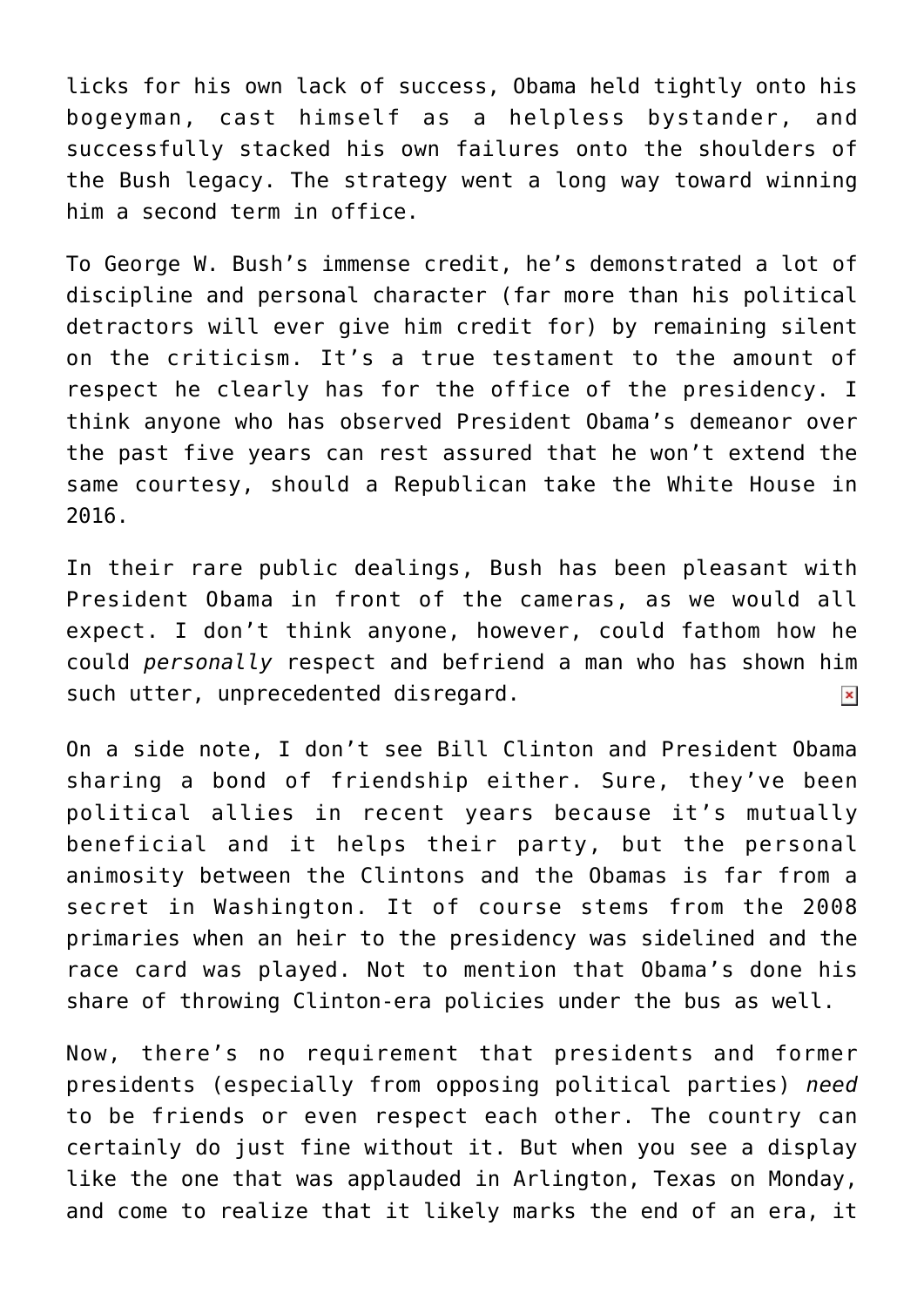## **[The President Can't Govern](https://bernardgoldberg.com/the-president-cant-govern/)**

The President's history of negotiations with Republicans  $\pmb{\times}$ has led to the remarkable feet of making Washington DC even more dysfunctional. The President has behaved as if the country is split roughly 80-20 in his favor. Through his negotiations and public pronouncements he has exploited every opportunity where he has had even the slightest advantage. This has led to the Republicans slowly but surely coming to the conclusion that they can't trust him and almost can't work with him. This is the man we have just elected for 4 more years.

Politics is like a sporting event, but governing is more like a business. Much like sports, winning by 1 point (or getting 50.6% of the vote in the recent election) gets the victory. After the campaign the dynamics change almost immediately. The winner needs to start working with the party that he just defeated in order to govern. The rare exception to this rule came in 2009 when Mr. Obama was working with a majority in the House, as well as a filibuster-proof majority in the Senate of his own party. This allowed him to govern without regard to the Republican point of view. This situation lasted for 2 years, and the country received Obamacare as a gift from one party rule. The next election in 2010 was historic in sweeping Republicans back into power in the House, and restored the balance that requires governing like a business.

In a company there are always conflicts between competing ideas or departments. It is through the negotiations over these competing ideas that people learn about their ability to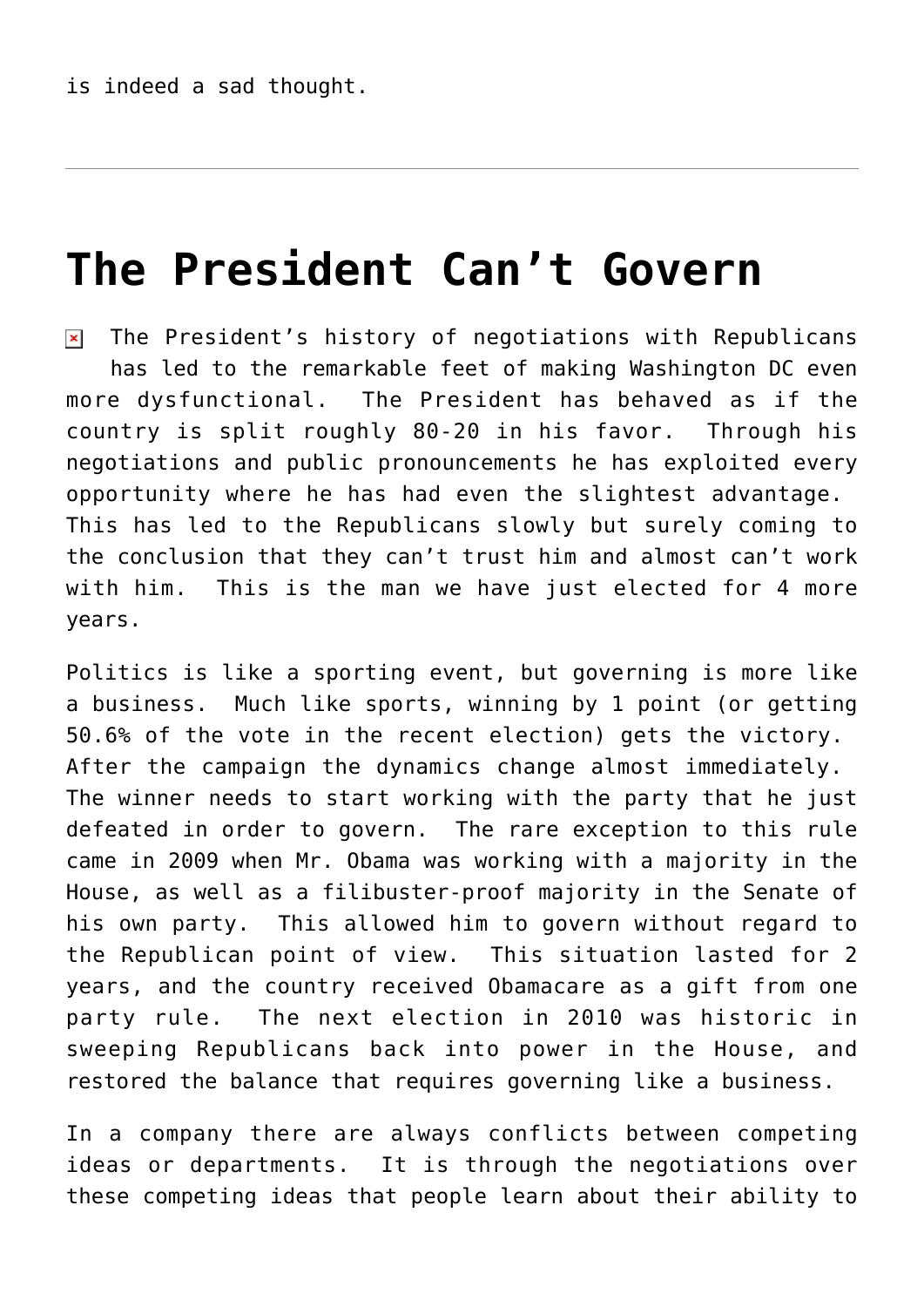deal with those who oppose them. Does the person push every advantage they have or do they realize that a win-win on an idea will help the company? Unless someone is fired over the disagreement, these two parties must figure out how to work with each other. This is not that different from the negotiations that must take place in Washington over completely different ideas of how government should work. This is not new, but the inability of the current President to seek win-win scenarios is.

A perfect example of this is the recent negotiations over the fiscal cliff, which occurred at the beginning of the year. This was a scenario where the President had the most leverage, in that, if nothing was resolved every person who paid taxes was going to see an increase. In the run-up to the final deal there were many ideas floated to cut spending. Replacing the sequester with other cuts, changing the rate of increase for entitlements, means testing Medicare, or raising the eligibility age for Social Security were all possible. The President, however, used the fact that he had all of the leverage, and allowed none of it. He made the Republicans swallow hard on a deal that only contained tax increases, extending unemployment, and with zero cuts in spending. He won.

There is a different dynamic now in place with the sequester. If nothing is done, spending will be cut, so the leverage is now with the Republicans. Has the President acknowledged that he needs to deal with the republicans, and been humbled by his lack of leverage? No. He has decided that he likes it better when the negotiations are winner-take-all, like an election. This is why in recent weeks, rather than negotiating, he has been campaigning. These campaign stops have been just like an election with staged events, human props, and scare tactics. He is doing this even though the most recent election results show that we are roughly a 50-50 country, and his opponents can't be fired for nearly 2 years.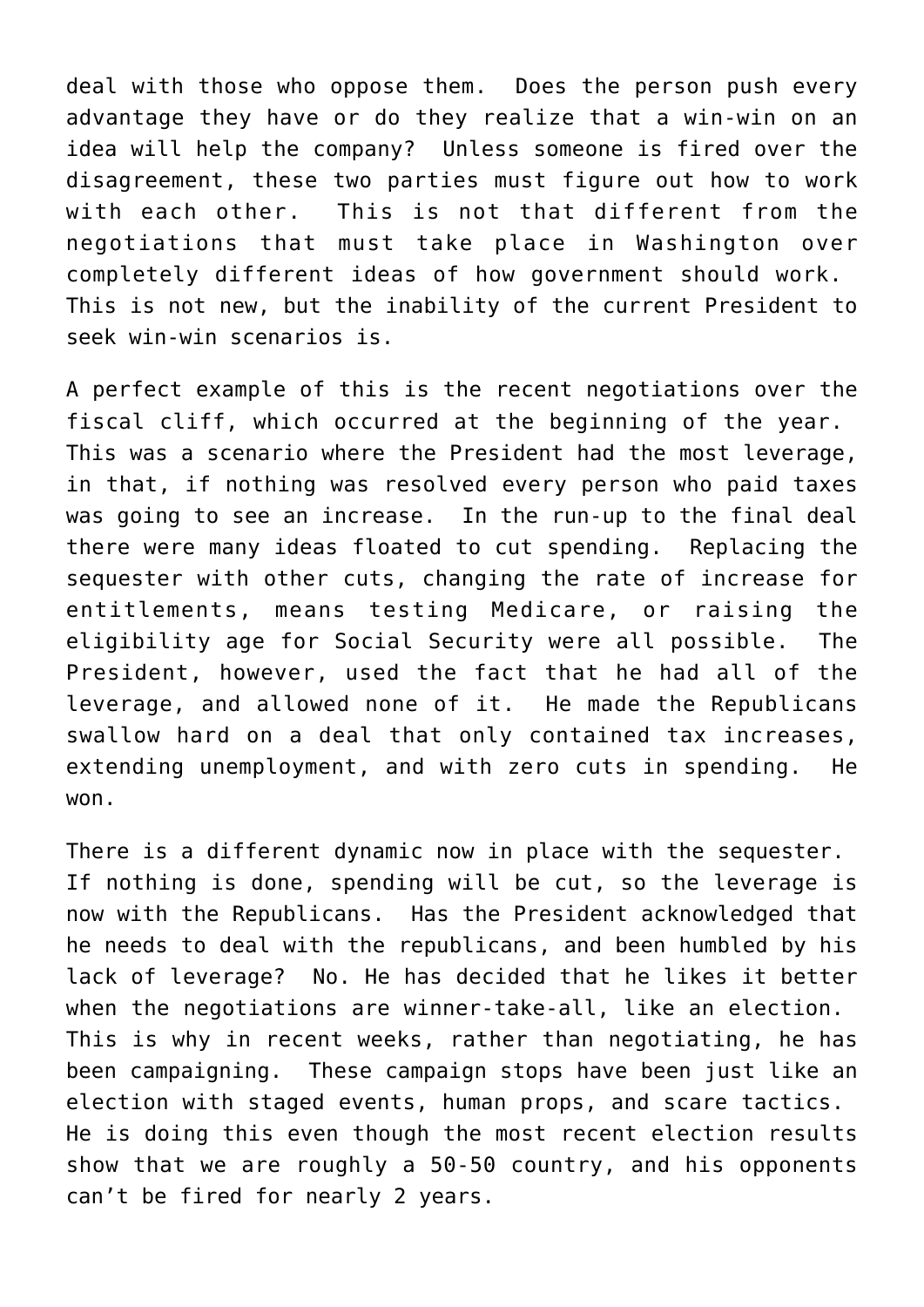The President enjoys sports, and as proof we will soon be subjected to the Presidential Bracket with the start of the NCAA Basketball Tournament (a tradition he began). He, however, has almost no experience dealing with coequals in business. He was elected to govern, and he simply can't do it. To come to this conclusion a little over a month into his second four year term is a bit disconcerting. Years from now, perhaps when the looming debt crisis is upon us, people will look back on this time and say that we should have solved the problem of our mounting debt. Perhaps with the passage of time the people will finally point the finger at this President.

## **[Setting the Record Straight](https://bernardgoldberg.com/setting-the-record-straight/)**

There is no way to even keep track of all the lies and nonsense floating around these days, let alone lay it all to rest. Still, every so often I find I have to make the attempt or I wind up feeling like the worst kind of slacker.

For instance, as a result of the Freeh Report on the horrific events that took place at Penn State, Joe Paterno's reputation will never recover. That is as it should be. For obvious and sleazy reasons, the late football coach decided to turn a blind eye to Jerry Sandusky's brutalizing little children. The problem is that college athletic coaches will continue to be referred to as builders of character and lauded as molders of men, at least so long as their teams continue to win championships.

I'm not suggesting there are no decent human beings in their ranks, but the only way that college coaches attain legendary status is by bending and breaking recruitment rules. After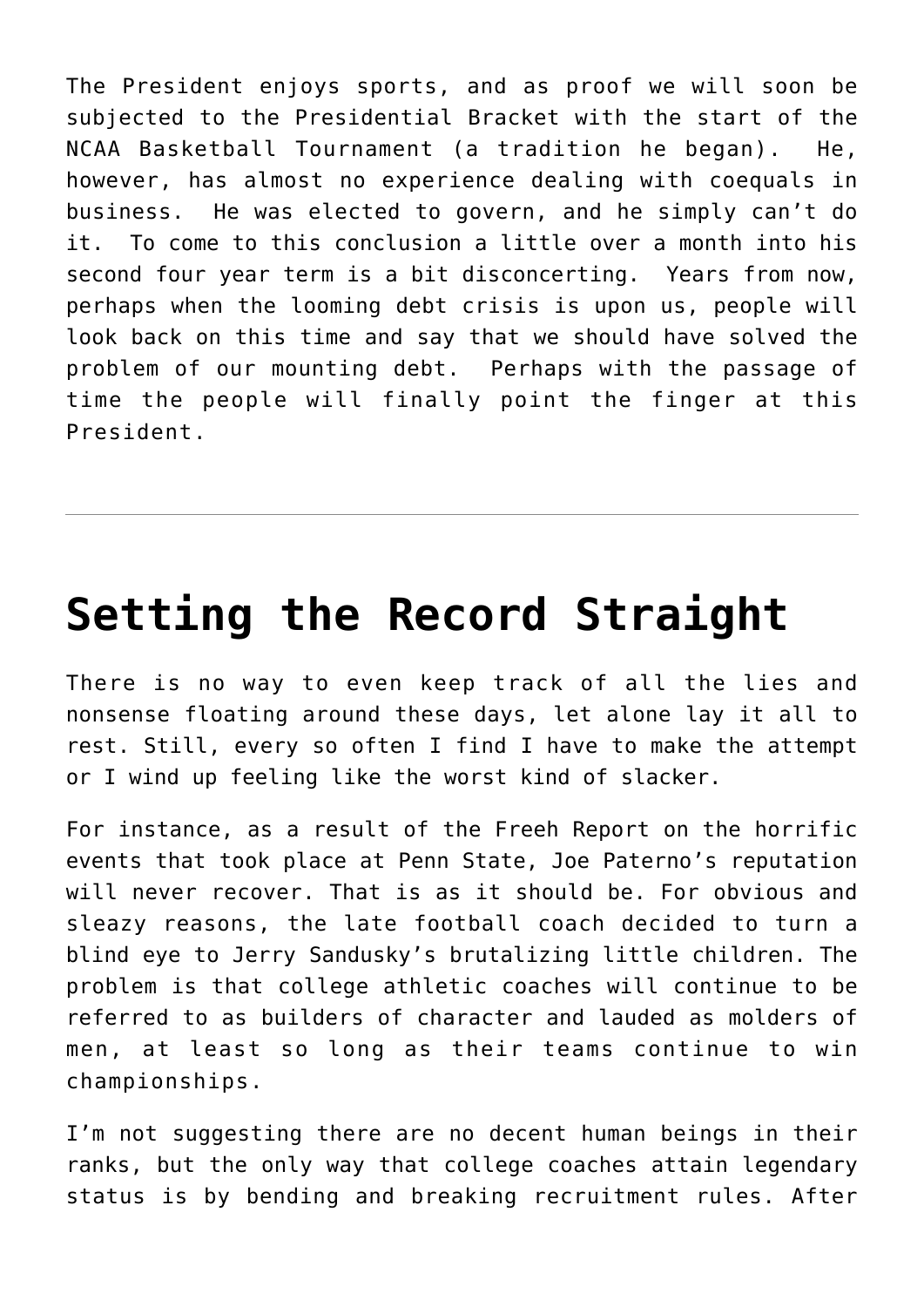all, it's difficult enough for professional sports teams to create dynasties, and they have tens of millions of dollars to toss around. But when your entire starting five or starting eleven is gone within a few years, as the team members graduate or simply leave to turn professional, how do you think colleges become basketball and football powerhouses?

And of course when the NCAA finally gets around to doling out punishment for recruiting violations, which generally include cash, cars and sex, it's the colleges that have to endure the punishments. The coaches, with their winning records, simply move on to other schools and for fatter contracts.

But so long as alumni groups filled with perennial juveniles continue to base their financial contributions on the success of college sports teams, nothing will ever change, and folks as sleazy as Joe Paterno will continue to have statues erected in their honor.

On the nonsense front, we have a tree in New Jersey that is attracting thousands of visitors. They're showing up in order to see the image of Our Lady of Guadalupe, a Roman Catholic icon of the Virgin Mary, in a 6-inch section of the trunk. Nobody is more respectful of other people's religious beliefs, however far-fetched, than I am, but what are these pinheads thinking?

And when it's not Mary, you have probably noticed, it's her son. Hardly a year goes by that you don't hear about folks seeing what they insist is the face of Jesus in all sorts of inanimate objects. Unfortunately, they don't seem to understand that they are making a mockery of their religion. I mean, do they really believe that when their savior returns to earth, as they believe he will, it will be in the form of a head of lettuce or a rust stain on the side of a garage?

Not too long ago, a North Carolina assemblywoman named Becky Carney accidentally pulled the wrong lever, and her mistake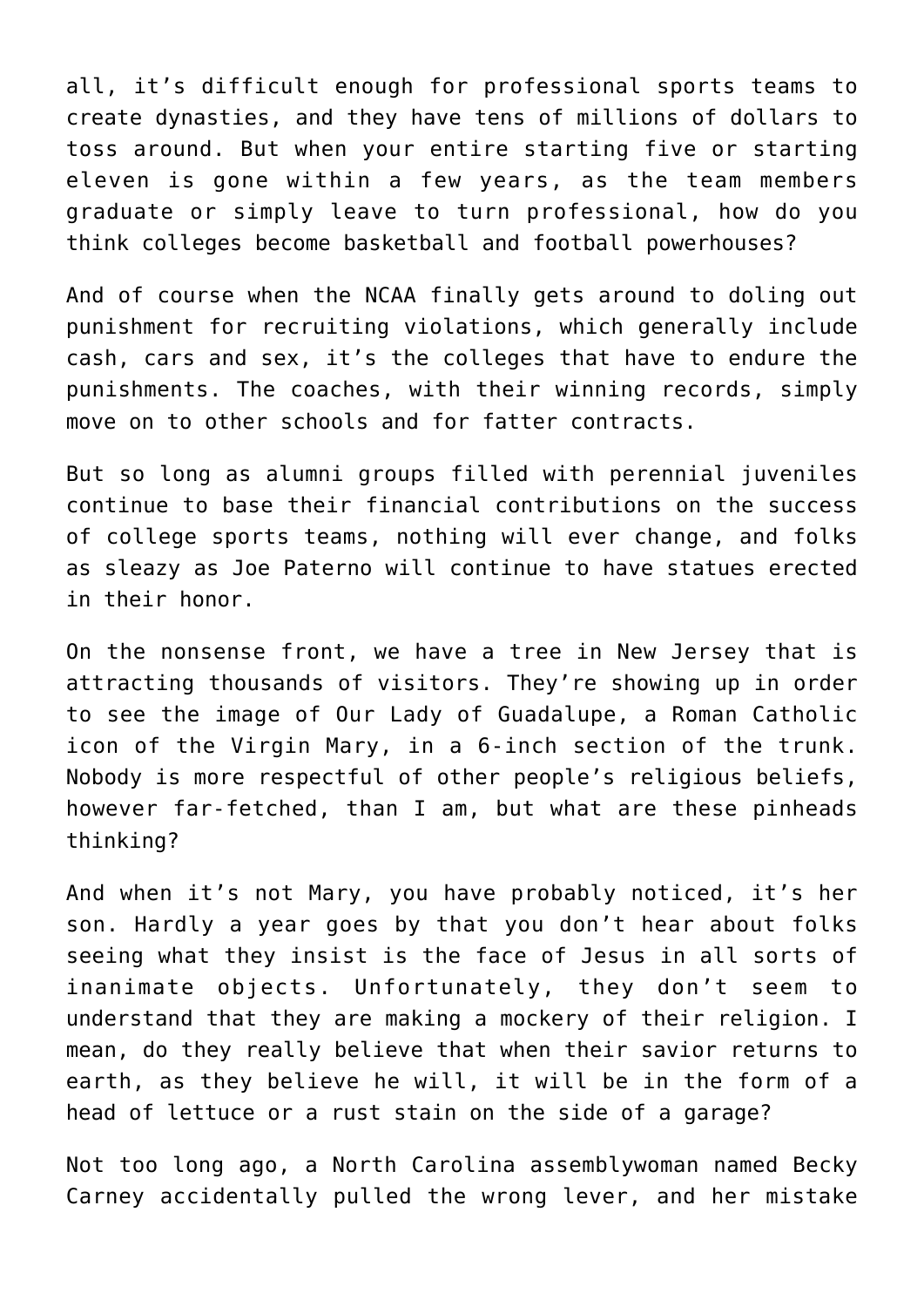spelled the difference in an assembly vote that opened the door to oil being extracted through a process known as fracking. Because environmentalists hate fossil fuels with a passion, her vote, as Joe Biden would say, was a big fracking deal. It also served once again to prove that the only time liberals ever vote the right way is by mistake.

By now it's obvious that Obama realizes the only way he can be re-elected is for people to ignore his record and to focus, instead, on Romney's negatives. So it is that Obama is constantly reminding voters that Romney is a rich guy. Fortunately, that's a strategy fraught with problems. For one thing, Obama is a millionaire. So are such left-wing politicians as Nancy Pelosi, Barbara Boxer and Harry Reid. And while it's true that Romney is richer than they are, the Clintons are worth well over a hundred million dollars, while John and Teresa Kerry could buy and sell the Romneys.

In fact, considering how wealth-conscious liberals are, I find it odd that they never held their family fortune against John, Ted or Bobby Kennedy. And that was a fortune built the oldfashioned way, through bootlegging.

When it comes to hypocrisy, probably nothing compares to international groups such as the U.N. and the Global Counterterrorism Forum. The GCF is comprised of 30 nations, co-chaired by the United States and Turkey. Its purpose is to bring together those nations that have suffered terrorist attacks in an attempt to prevent and punish those responsible. The problem is that because Islamic Turkey doesn't like Israel, Barack Hussein Obama and Hillary Clinton have agreed to exclude the Jewish state, in spite of the fact that it has suffered more terrorist attacks and, aside from the U.S., done more to combat terrorism than the other 29 nations combined.

This is the same Turkey, by the way, that was behind the socalled "Gaza Freedom Flotilla" that set out to provoke an armed response by attempting to run the Israeli blockade and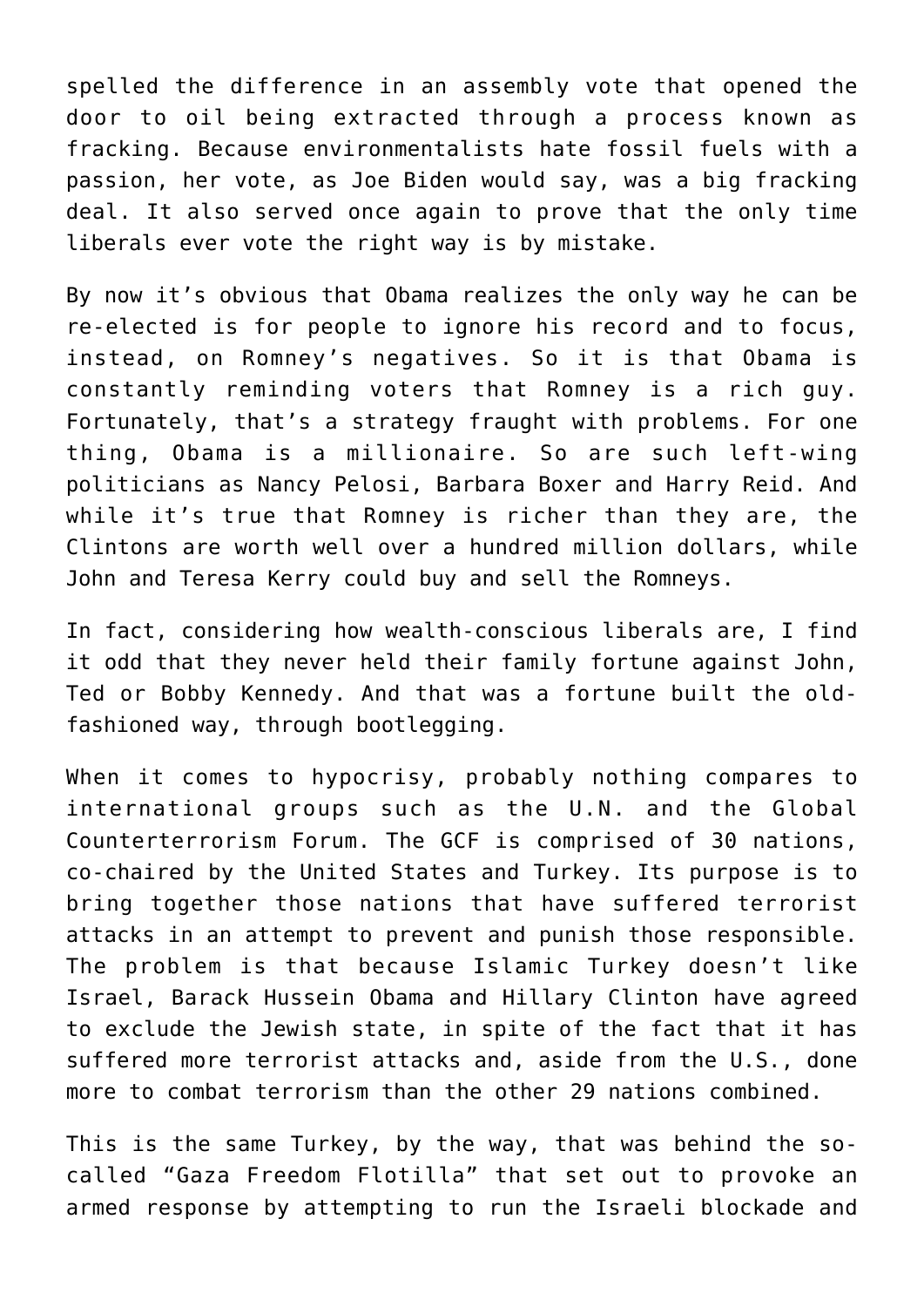provide Hamas with weaponry.

This is also the same American president and secretary of state, let us not forget, who are always claiming to be Israel's friend and ally, at least when election times roll around. In the meantime, however, these are the same two people who condemn the Israelis for building apartment houses in Jerusalem and for defending themselves against relentless missile attacks.

With friends like these, Israel, as the old saying goes, doesn't have to go looking for enemies.

Finally, for those of us who regard Obama's voice as the biggest drone in America's arsenal, one of the great things about a Romney victory is that it will totally shock the egomaniacal Obama and render him speechless.

©2012 [Burt Prelutsky](mailto:BurtPrelutsky@aol.com). Write to [BurtPrelutsky@aol.com.](mailto:BurtPrelutsky@aol.com)

## **[NCAA Native American Mascot](https://bernardgoldberg.com/ncaa-native-american-mascot-controversy/) [Controversy](https://bernardgoldberg.com/ncaa-native-american-mascot-controversy/)**

The world of intercollegiate athletics is an interesting  $\pmb{\times}$ stew to say the least.

It is a mixture of money, a smattering of egocentricity, a dash of concern for the student athlete, a yet smaller dash of perceived concern for said student athlete's actual academic progress towards a degree and then brought together with a healthy dose of public perception and dare I say EVEN MORE MONEY.

Back in 2005, the NCAA decided that it would institute a new rule: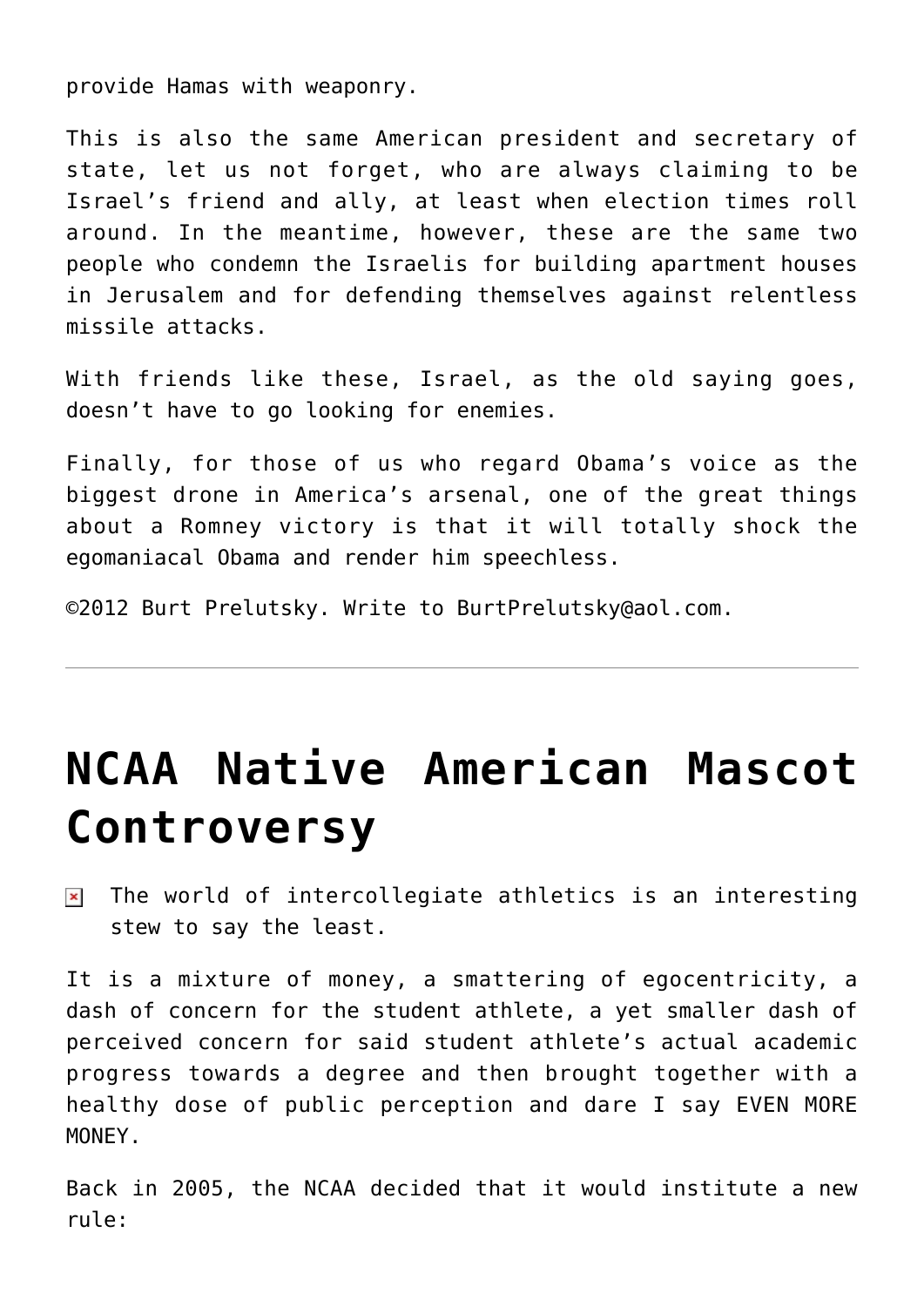It self-decided (as a PR move I believe) it would strong-arm schools with nicknames or mascotsIT deemed "hostile or abusive"; they would no longer be allowed to keep these nicknames.

This was targeted at colleges and universities that were currently using a Native American derived name and/or symbols.

Most of these schools were small with no strong alumni bases or financial incentive to keep their respective name and made the change without any fanfare.

However, there were plenty of major universities that were presented with a proverbial pickle.

Schools such as Florida State (Seminoles), Utah (Utes), Illinois (Illini), and, to lesser extents, Central Michigan (Chippewa's), Miami of Ohio (Redskins) and North Dakota (Sioux).

The first three schools are traditional football and basketball powerhouses whose revenue annually adds tens of millions to their athletic department coffers as well as hefty sums reaching the NCAA itself.

From the schools above, Miami has changed its name to "Redhawks" with little to no opposition; North Dakota is in the process of dropping "Sioux" after 81 years upon losing its final appeal to the NCAA after many years while Florida State, Utah, Illinois and Central Michigan have kept their names after receiving "waivers" from the NCAA by proving they (currently) have the blessing and written approval of those respective tribes (Seminole, Illini, Ute and Chippewa).

Ironically, these schools (save CMU) produce millions of dollars in athletic revenue through large gate attendance, huge TV contracts and merchandising. Even more "ironic" is the fact that the NCAA actually profits twofold. It is giving the appearance on one hand of being thoughtful, respectful and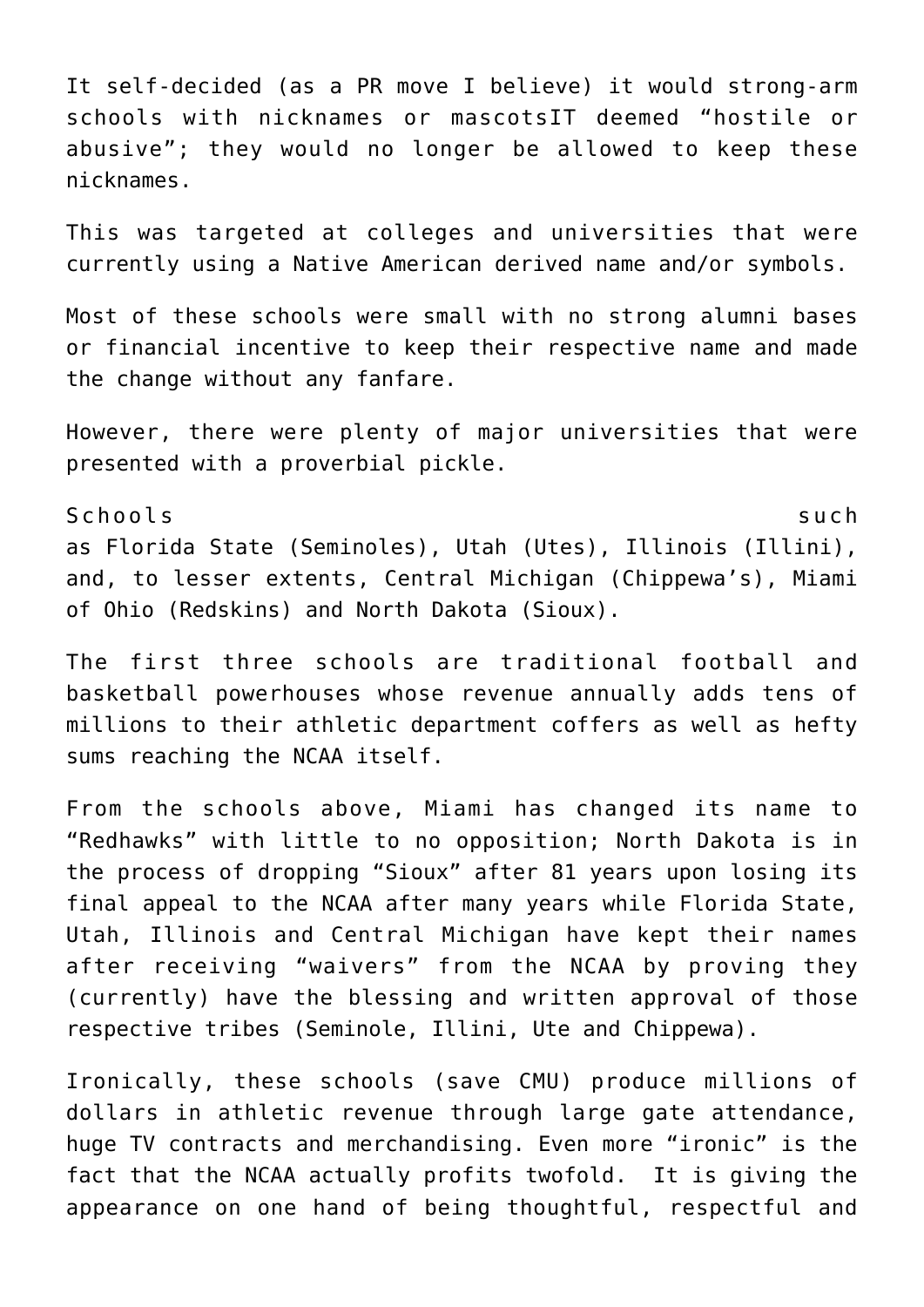politically correct while the other hand is taking fistfuls of dollars looking the other way. If they are going to enact any rule, then it should apply to all schools regardless of their circumstances. If not, then retract it.

The truth (in my opinion and millions of other fan-based polls) is that the NCAA should be involved in other things like policing an ever growing number of student athletes being arrested (some multiple times), making sure progress is made in the classroom and that graduation rates are strong (things it was actually set up to do in the first place).

Schools along with their alumni and communities should be able to decide for themselves what they want to be called. If a school thinks its current nickname is somehow offensive, then let it decide (such as Stanford University did in 1972 all by itself in dropping the nickname "Indians" in favor of "Cardinal").

If a school has a relationship with a certain tribe and they mutually agree that the name is acceptable, again let them decide. But to force schools to do what you want them to do and then go and break this rule yourself (as the NCAA is doing) AND then on top of that, still profit from it, this is ridiculous to say the least.

A final footnote to this article.

One school (the University of Iowa) has even gone a step further in this. They have now decided that they themselves will also police the ranks and will no longer schedule a school to any athletic event that still carries a Native American name and its most recent victim was the University ofNorth Dakota.

Even though again UND is in the process of dropping the "Sioux" nickname, this is still not enough for the Iowa Hawkeye higher-ups. So, a potential track meet between the schools was recently cancelled.